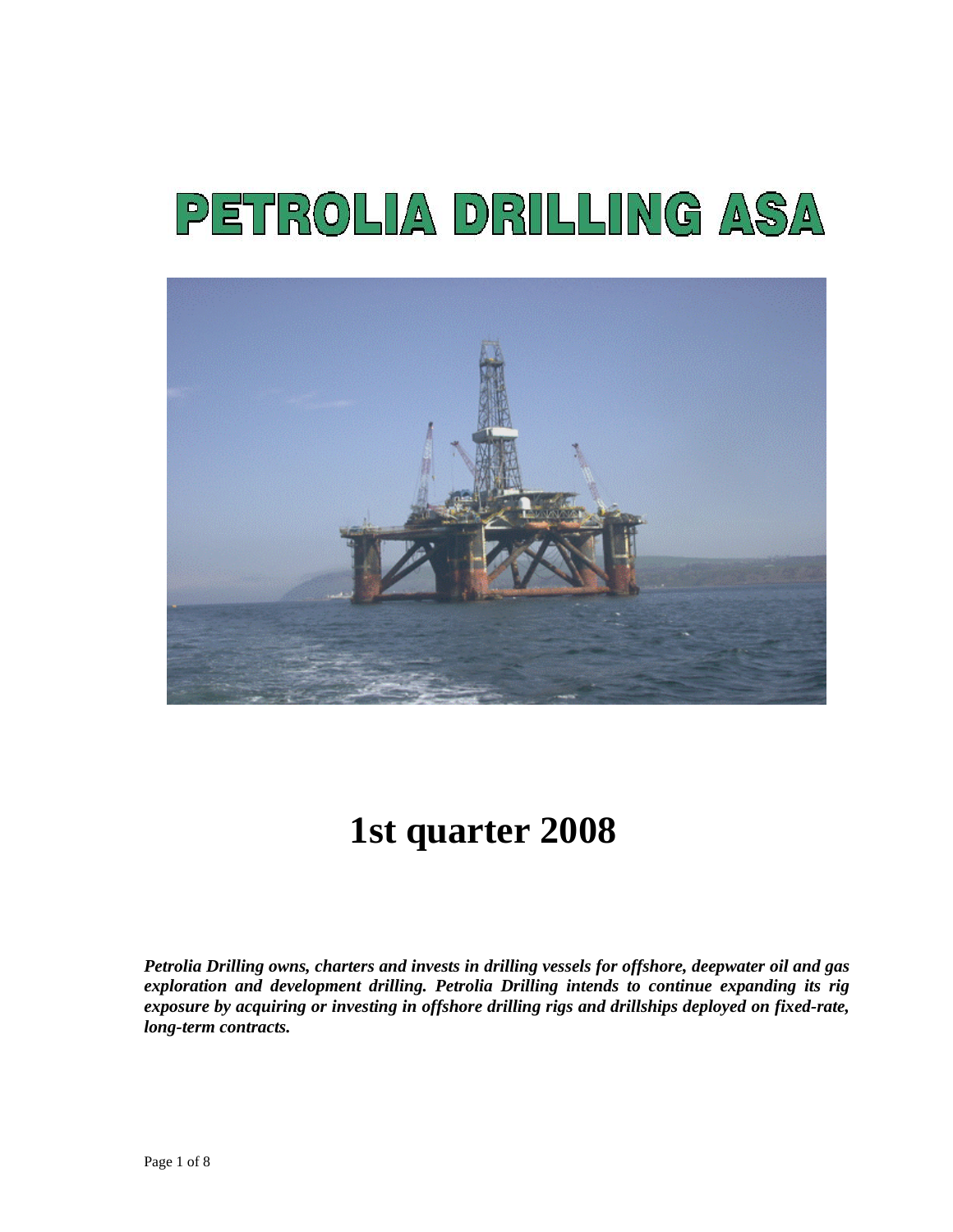#### **PETROLIA DRILLING ASA first quarter 2008 preliminary result**

#### **Summary:**

#### *Building values*

*Petrolia Drilling continues to strengthen its exposure in the drilling market through the ownership in PetroMena (50.8%) and Petrojack (39.9%) and indirectly through PetroProd. The market value of the company's deepwater floaters under construction, has increased during the first quarter. Construction of similar rigs and financing is both currently more expensive.* 

- Petrolia Drilling has with effect from Q1 2008 changed presentation currency from NOK to USD. All comparative figures have been converted and presented in USD for information purposes. As a consequence of this, the company has registered an unrealized disagio of mUSD 26.0 in the first quarter 2008. Total net result mUSD -34.0.
- PetroRig I, II and III have an average contract price of mUSD 490 each unit excluding financing costs. Contract prices from recent fixtures for similar units are approximately mUSD 680 each excluding financing costs. The construction programs in PetroMena are running according to schedule and on budget. On 3 February, SS Petrolia started operations under the contract with Pemex. EBITDA for the subsidiary PetroMena in Q1 2008 was mUSD 3.3 and net result mUSD -31.2. The negative result was mainly impacted by an unrealized USD/NOK disagio on PetroMena's debt nominated in NOK.
- Petrojack took delivery of Petrojack II 28 March 2008 and entered into an agreement with Saipem for hire of the jack-up rig. The hire under the charter is USD 100.000 per day. The agreement includes a put/call option at a price of mUSD 200, with expiration 12 months after the beginning of the contract. The construction program for the remaining jack-up rig is developing according to schedule. EBITDA for Petrojack in Q1 2008 was mUSD - 2.2 and net result mUSD -27.9. The negative result was mainly impacted by unrealized USD/NOK disagio on Petrojack's debt nominated in NOK.
- Utilization for Deep Venture in the first quarter was 98%, giving an EBITDA of mUSD 25. Net result after tax in the first quarter was mUSD 16.2.
- Revenue and EBITDA from Petrolia Services in the first quarter 2008 totaled mUSD 18.1 and mUSD 7.7 respectively. Drilling equipment is depreciated over five years. In the first quarter of 2008 depreciation amounts to mUSD 6.2. Book value of drilling equipment per Q1-end is mUSD 112.5. Market value is expected to be higher.

#### **Financial information**

The financial data have been prepared in accordance with the International Financial Reporting Standards (IFRS).

#### Profit and loss

Total revenues in the first quarter 2008 were mUSD 28.9 whereof mUSD 10.8 came from SS Petrolia and mUSD 18.1 came from Petrolia Services. In the first quarter 2007, total revenues equaled mUSD 22.0.

EBITDA for the first quarter 2008 was mUSD 8.0 compared to mUSD 10.7 for the first quarter 2007.

Total operating expenses equaled mUSD 20.8 in the first quarter mainly related to SS Petrolia and Petrolia Services, mUSD 9.5 and mUSD 9.7 respectively.

First quarter EBIT equaled mUSD 0.3, including mUSD 7.8 in depreciation of equipment mainly related to Petrolia Services. First quarter 2007 EBIT equaled mUSD 5.6, including mUSD 5.1 in depreciation.

The net, after-tax result for the first quarter 2008 was mUSD -34.0. This includes net financial items of mUSD -35.6. These expenses include the effect of PetroMena's change of functional currency from NOK to USD. The USD has depreciated during 1Q 2008 resulting in an unrealized loss of mUSD 26.0 for the group as a total related to debt nominated in NOK. The net result also includes negative result from investment in associated company of mUSD 7.5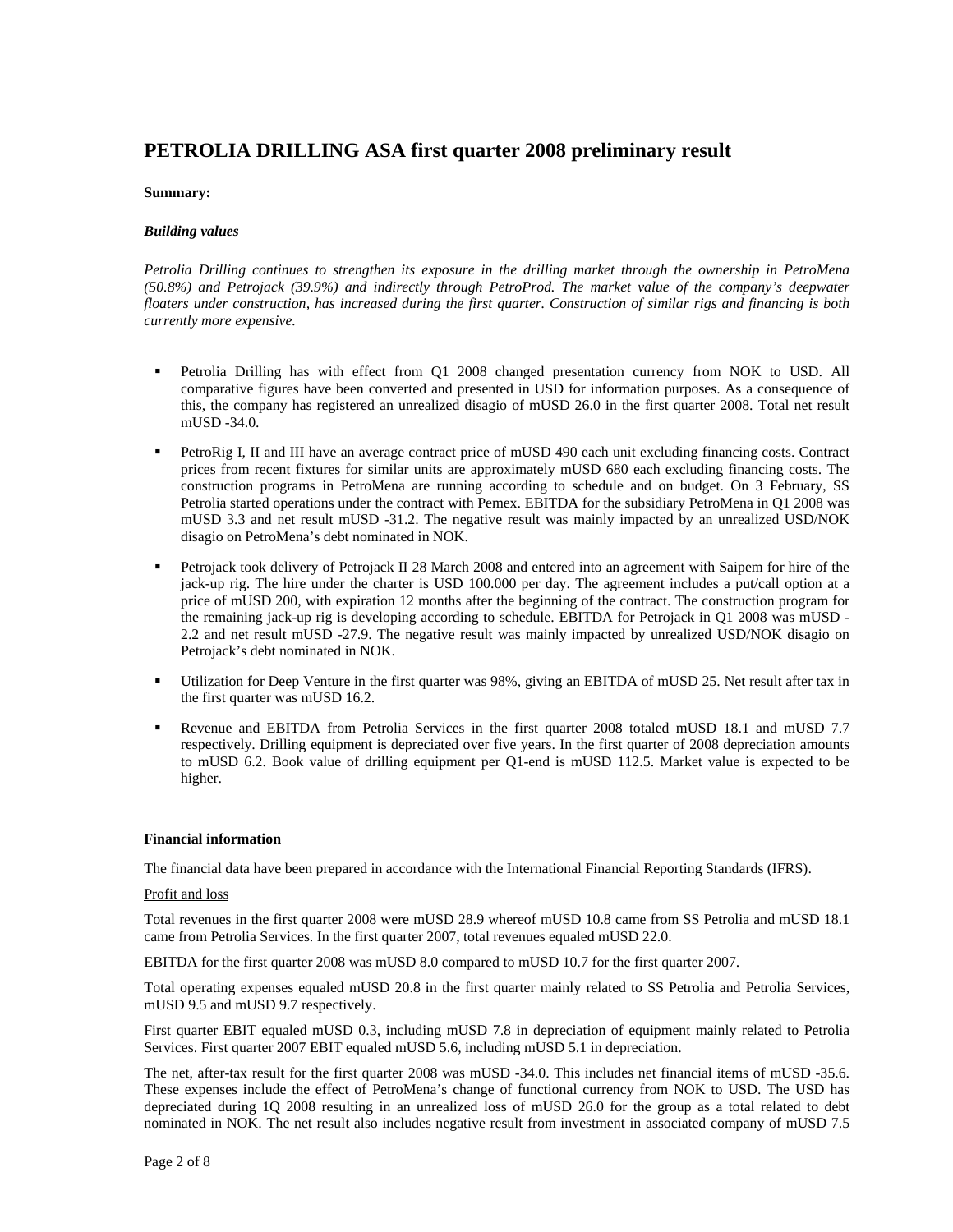and a contribution from Venture Drilling of mUSD 8.2 after tax. The first quarter 2007 net, after-tax result was mUSD 0.6, due to lower deprecation and lower net financial items than in the first quarter 2008.

#### Balance sheet

As per 31 March 2008, total assets amounted to mUSD 1,693.6. SS Petrolia has a book value mUSD 28.8, which reflects historic cost, including upgrades, adjusted for depreciation. Recent market value of the rig is estimated to mUSD 225. Total assets also include three rigs under construction, PetroRig I, II and III which on average have a contract price of mUSD 490 excluding financing costs. Contract prices from recent fixtures for similar units are approximately mUSD 680 excluding financing costs.

The 39.9% ownership in Petrojack is booked at a value of USD 3.6 per share. The market value of the shares as per 31 March 2008 was USD 2.93. Based on recent new-building prices, the Board of Directors of Petrolia Drilling considers the book value of Petrojack reasonable.

Total equity equals mUSD 523.7 as per 31 March 2008, including a minority interest of mUSD 213.2. As per 31 March 2007, the total equity equaled mUSD 320.5 (no minority interest). Book value of equity per share equaled USD 0.52 as per Q1-end 2008, including minority interest of USD 0.21 per share, and USD 0.32 per Q1-end 2007.

#### Share information

As per 31 March 2008, the total number of shares outstanding in Petrolia Drilling equals 1.012.596.745, each with a par value of NOK 0.50. Petrolia Drilling has no outstanding or authorized stock options, warrants or convertible debt. As per 31 March 2008, Petrolia Drilling held 5.250.024 (0.52 percent) own shares. The associated company Petrojack (39.9 % of shares held by Petrolia Drilling) holds approximately 24.9 percent of shares in Petrolia Drilling.

#### **The market and outlook**

The market for semi submersible drilling rigs is firm, with near 100% utilization. As a result of the tight demand for deepwater rigs, day rates have increased. The demand for deepwater rigs is expected to remain strong as oil companies have a significant back-log of drilling projects (both exploration and development projects) due to falling replacement ratios and decline in oil production. Available yard capacity at relevant yards and drilling equipment are limited. Average lead time for delivery of a new floater has currently increased from 2.5 years to 3.5 years. The current credit crunch has also made it difficult to secure funding of newbuilding programs. Altogether the market going forward for deepwater rigs seems strong.

The average age of the global jack-up fleet is close to 23 years. There are currently approximately 60 jack-up rigs under construction, including options, corresponding to 15 % of the global jack-up fleet. In spite of the significant new building activity, the expected medium-term demand for modern rigs is strong.

The Board of Directors expects favorable rig market in the next few years.

#### **Other**

Petrolia Drilling controls 50.8% of PetroMena. PetroMena is building three modern, semi submersible drilling rigs (PetroRig I, II and III) at the Jurong Shipyard in Singapore. The rigs are harsh environment  $6<sup>th</sup>$  generation units designed for drilling in ultra deep waters in areas such as Brazil, the Gulf of Mexico and West Africa. PetroRig I and II have entered into 5 years contracts with Petrobras, for operations in the Gulf of Mexico and offshore Brazil, with gross values of mUSD 700 and mUSD 645 respectively. PetroRig III has entered into a 5 years contract with Pemex with a gross value of mUSD 942. PetroMena also owns SS Petrolia which on 3 February 2008 commenced on a 913 days contract with Pemex in the Gulf of Mexico. Gross contract value of the Pemex contract is mUSD 269.

Petrolia Drilling also has exposure to the jack-up segment through its 39.9% shares in Petrojack. Petrojack has one jackup rig under construction at Jurong and one jack-up rig on contract with Saipem. The jack-up rigs have an operating water depth capacity of 375 feet and drilling dept capacity of approximately 30.000 feet. The contract with Saipem has duration of 4 years with a daily hire of USD 100.000 per day. In addition, Petrojack controls approx 24.9% of Petrolia Drilling and 42.23% of PetroProd. PetroProd is planning to convert 3 Aframax tankers to FPSOs at Jurong, and has also ordered an enhanced CJ70 jack-up rig from Jurong. The CJ70 Jack-up rig is a large, harsh environment drilling rig also capable of hosting production equipment enabling combined and simultaneous drilling and production operations. The unit will comply with Norwegian sector regulations and will be the largest jack-up rig ever constructed.

In addition, Petrolia Drilling controls 50% of DS Deep Venture which commenced on an 18 month contract with ExxonMobil ultimo June 2007. The gross value of the contract is in the mUSD 200-220 range.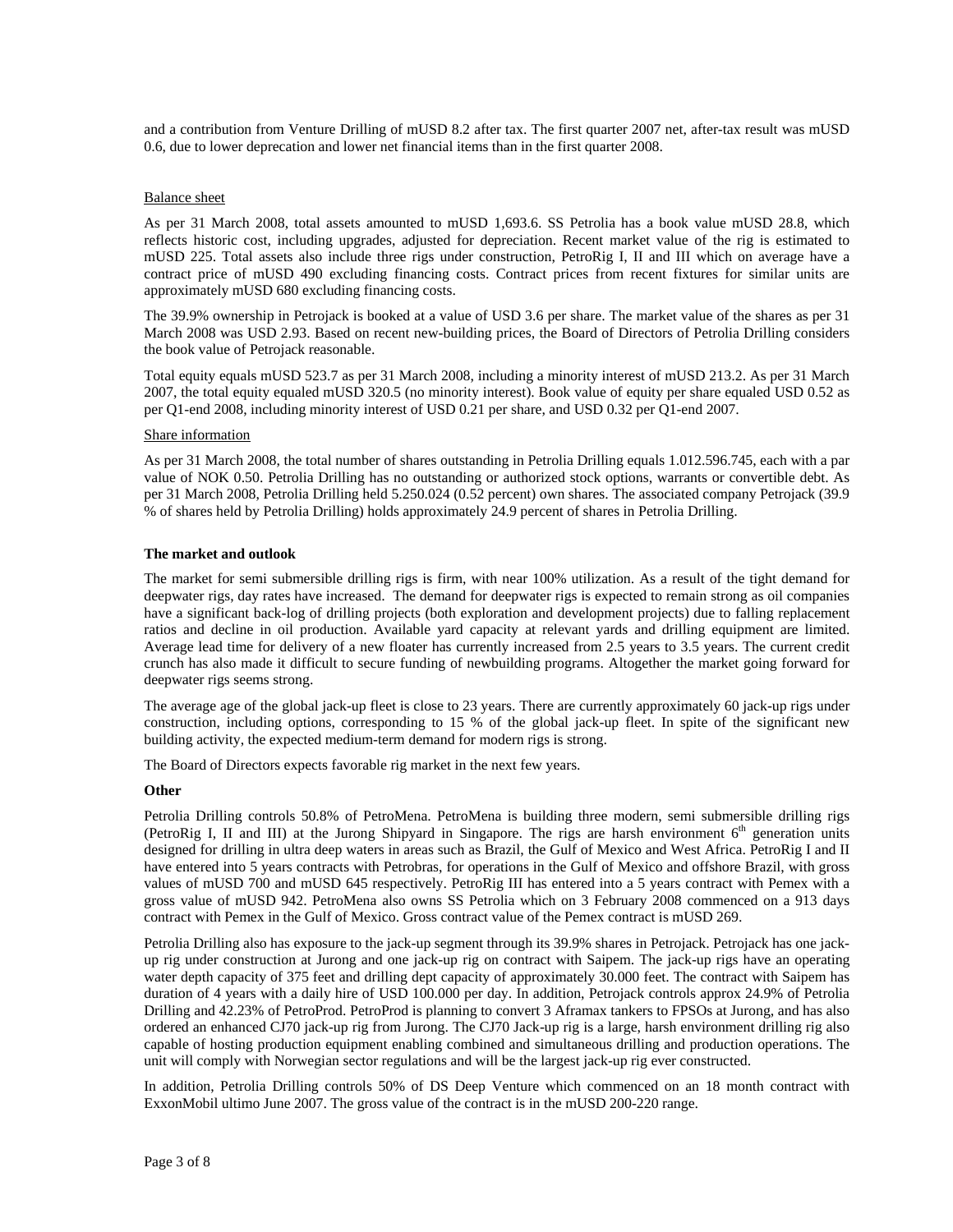Petrolia Services AS, a 100% owned subsidiary of Petrolia Drilling, is an international oilfield services company with presence in Norway, Australia, New Zealand, Singapore and Dubai, serving nearby clients. Petrolia Services main product categories include tubing, drill pipe, casing and handling equipment as well as oilfield services.

### Board of Directors, Petrolia Drilling ASA, 20<sup>th</sup> of May 2008

| <b>Condensed Consolidated Income</b>           |            |             |          |  |  |
|------------------------------------------------|------------|-------------|----------|--|--|
| <b>Statement</b>                               |            |             |          |  |  |
| All figures in USD (1000)                      |            |             |          |  |  |
|                                                | Q1<br>2008 | 10<br>20007 | 2007     |  |  |
|                                                |            |             |          |  |  |
| Operating income                               | 28 860     | 22 0 34     | 131 927  |  |  |
| Operating expenses                             | $-20824$   | $-11338$    | $-66201$ |  |  |
| Op.profit before depreciation and amortization | 8 0 3 5    | 10 697      | 65726    |  |  |
| Depreciation and amortization                  | $-7760$    | $-5.061$    | $-26604$ |  |  |
| Impairment/Reversal of impairments             | $\Omega$   | $\Omega$    |          |  |  |
| <b>Operating profit (loss-)</b>                | 275        | 5636        | 39 122   |  |  |
|                                                |            |             |          |  |  |
| Result from joint venture                      | 8 1 6 9    | 152         | 12 760   |  |  |
| Result from associated companies               | $-7,525$   | $-1488$     | $-12476$ |  |  |
| Net financial items                            | $-35550$   | $-3715$     | $-29590$ |  |  |
| <b>Profit before tax</b>                       | $-34631$   | 586         | 9816     |  |  |
|                                                |            |             |          |  |  |
| Income tax expense                             | 605        | $\Omega$    | $-2524$  |  |  |
| Net profit                                     | $-34026$   | 586         | 7292     |  |  |
|                                                |            |             |          |  |  |
| Earnings per share                             | $-0.03$    | 0.00        | 0,01     |  |  |
| Diluted earnings per share                     | $-0.03$    | 0,00        | 0,01     |  |  |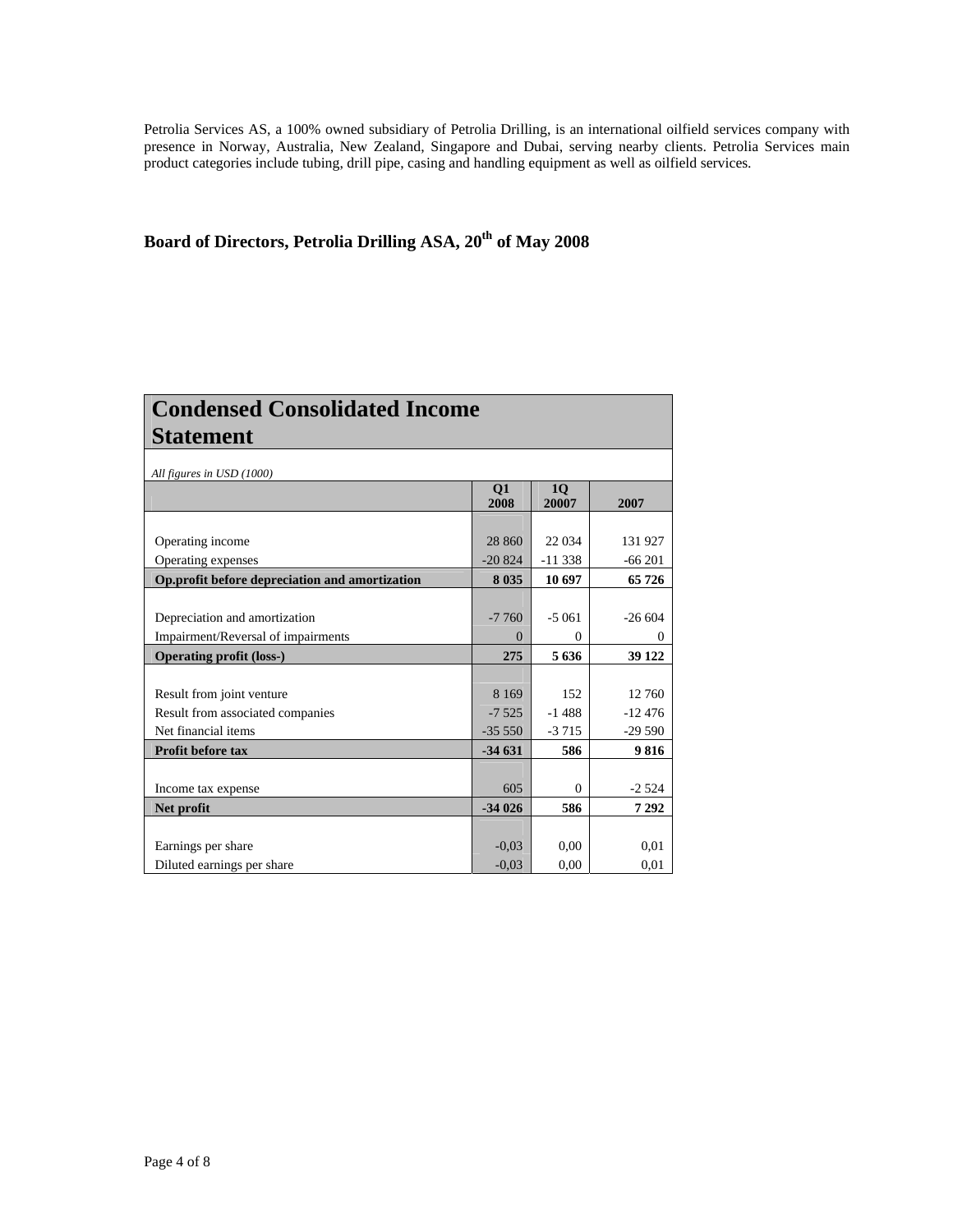| <b>Condensed Balance Sheet</b>                            |                     |                     |                     |
|-----------------------------------------------------------|---------------------|---------------------|---------------------|
| All figures in USD (1000)                                 |                     |                     |                     |
| <b>Assets</b>                                             | 31.03.2008          | 31.03.2007          | 31.12.2007          |
| Intangible fixed assets                                   | 6 0 6 5             | $\Omega$            | 5 1 6 0             |
| Deferred tax assets                                       | 11 267              | 5 5 1 8             | 11 223              |
| Goodwill                                                  | 19919               | 10 672              | 17929               |
| SS Petrolia                                               | 28 8 16             | 25 5 93             | 28 615              |
| Drilling rigs under construction                          | 865 723             | $\Omega$            | 733 933             |
| Drilling equipment                                        | 112 507             | 78 025              | 105 023             |
| Buildings and land                                        | 3 0 9 3             | $\Omega$            | 3 1 1 6             |
|                                                           |                     | 0                   | 48                  |
| Machinery, equipment and vehicles                         | 102                 |                     |                     |
| Investments in associates<br>Other financial fixed assets | 92 900<br>123       | 262 367<br>$\Omega$ | 100 425             |
| Other receivables                                         | $\Omega$            | 463                 | $\theta$<br>0       |
| Investments in joint venture                              | 70 601              | 43 303              | 62 431              |
| <b>Total non-current assets</b>                           | 1 2 1 1 1 1 5       | 425 941             | 1 067 904           |
|                                                           |                     |                     |                     |
| Other debtor                                              | 84 898              | 38 817              | 53 968              |
| Other financial investments                               | 3483                | $\Omega$            | 3483                |
| Other liquid assets                                       | 108                 | 22 24 6             | 101                 |
| <b>Bank</b> deposits                                      | 393 974             | 38 124              | 612 275             |
| <b>Total current assets</b>                               | 482 464             | 99 187              | 669 827             |
|                                                           |                     |                     |                     |
| <b>Total assets</b>                                       | 1693580             | 525 128             | 1737731             |
|                                                           |                     |                     |                     |
| <b>Equity and liabilities</b>                             | 31.03.2008          | 31.03.2007          | 31.12.2007          |
|                                                           |                     |                     |                     |
| Share capital                                             | 93 5 68             | 83 049              | 93 5 68             |
| Share premium fund                                        | 283 552             | 252 089             | 283 552             |
| Own shares                                                | $-486$              | $\Omega$            | $-319$              |
| Minority interest                                         | 213 178<br>$-66116$ |                     | 202 146<br>$-24753$ |
| Other equity<br><b>Total equity</b>                       | 523 696             | $-14687$<br>320 451 | 554 194             |
|                                                           |                     |                     |                     |
| Retirement benefit obligations                            | 684                 | 505                 | 485                 |
| <b>Bonds</b>                                              | 1 0 35 7 11         | 80 269              | 1 039 463           |
| Other long-term liabilities                               | 12 578              | 36 25 6             | 10 0 84             |
| <b>Total non-current liabilities</b>                      | 1 048 973           | 117 030             | 1 050 032           |
|                                                           |                     |                     |                     |
| Short term portion of long term liabilities               | 24 165              | 3 7 0 7             | 32 5 33             |
| Accounts payable                                          | 11 297              | 13 964              | 15 405              |
| Payable tax                                               | $-1348$             | 1886                | 76                  |
| Other current liabilities                                 | 86 797              | 68 090              | 85 490              |
| <b>Total current liabilities</b>                          | 120 911             | 87 647              | 133 505             |
| <b>Total liabilities</b>                                  | 1 169 884           | 204 677             | 1 183 536           |
|                                                           |                     |                     |                     |
| <b>Total equity and liabilities</b>                       | 1693580             | 525 128             | 1737731             |
| Book equity per share                                     | 0,52                | 0,32                | 0,55                |

<sup>\*</sup> The accompanying notes are an integral part of the financial statements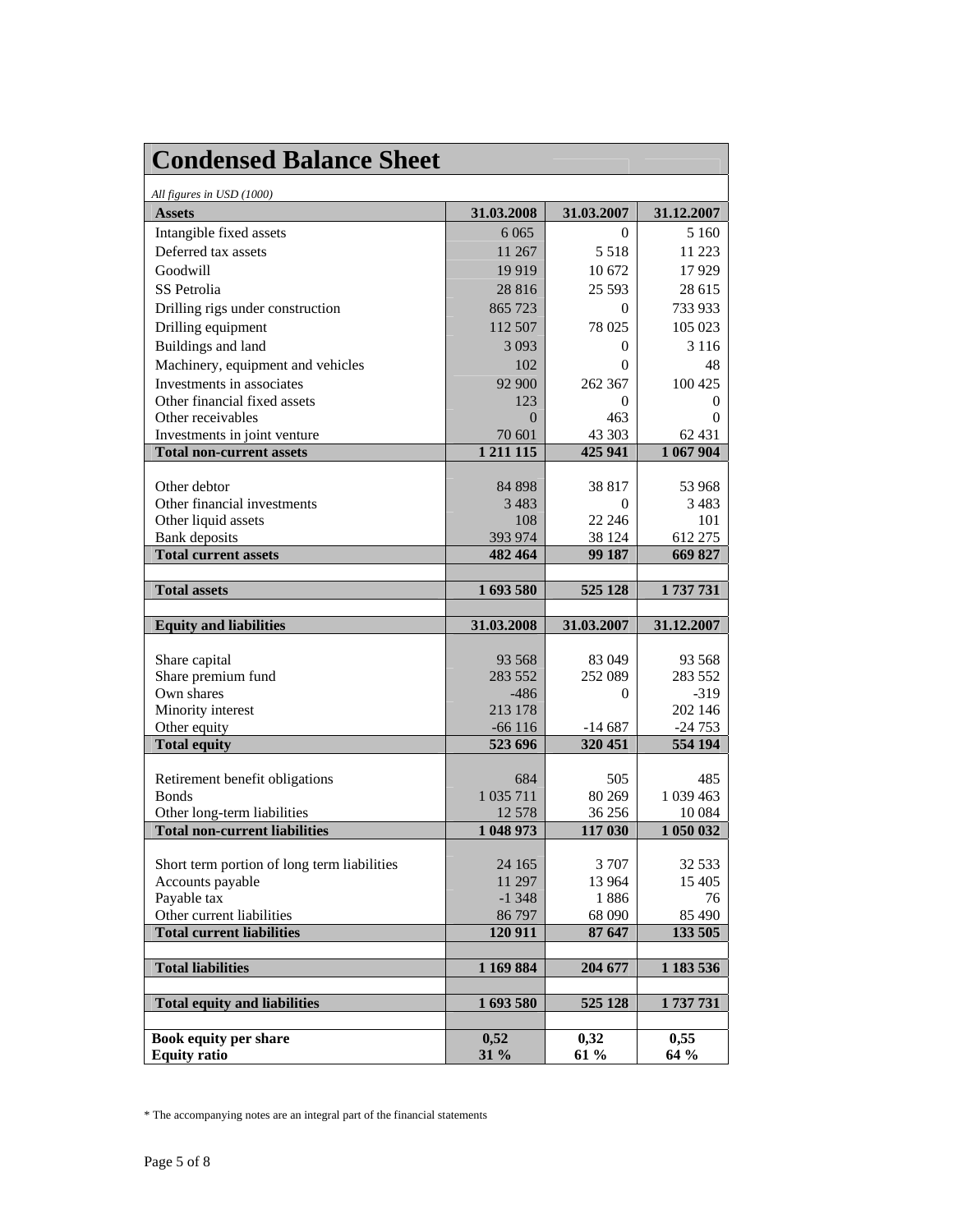| <b>Condensed Consolidated Statement of changes in Equity</b> |          |         |         |  |  |
|--------------------------------------------------------------|----------|---------|---------|--|--|
| All figures in USD (1000)                                    |          |         |         |  |  |
|                                                              | 1Q 2008  | 1Q 2007 | 2007    |  |  |
|                                                              |          |         |         |  |  |
| <b>Equity period start</b>                                   | 554 195  | 229 533 | 229 533 |  |  |
|                                                              |          |         |         |  |  |
| Profit for the period                                        | $-34026$ | 586     | 7 2 9 2 |  |  |
|                                                              |          |         |         |  |  |
| Currency translation differences                             | 2 1 3 0  | 2 2 9 2 | 48 347  |  |  |
| Other gains and losses charged directly to equity            |          | $-162$  | $-7658$ |  |  |
| Step by step acquisition                                     |          |         | $-3683$ |  |  |
| Minority share                                               | 2086     |         | 186975  |  |  |
| Total gains and losses charged directly to equity            | 4 2 1 6  | 2 1 3 0 | 223 981 |  |  |
|                                                              |          |         |         |  |  |
| Total recognized income for the period                       | $-29810$ | 2716    | 231 273 |  |  |
| New equity by contributions in kind                          | $-690$   | 88 244  | 93857   |  |  |
| Expenses related to share issues (net of tax)                |          | $-42$   | $-467$  |  |  |
| Total equity from shareholders in the period                 | $-690$   | 88 202  | 93 389  |  |  |
|                                                              |          |         |         |  |  |
| Total change of equity in the period                         | $-30499$ | 90 919  | 324 662 |  |  |
|                                                              |          |         |         |  |  |
| <b>Equity at period end</b>                                  | 523 696  | 320 451 | 554 195 |  |  |

| <b>Condensed Consolidated Cash Flow Statement</b>        |           |          |         |  |
|----------------------------------------------------------|-----------|----------|---------|--|
| All figures in USD (1000)                                |           |          |         |  |
|                                                          | 1Q 2008   | 1Q 2007  | 2007    |  |
|                                                          |           |          |         |  |
| Net cash flow from operating                             | $-74073$  | $-10790$ | 21 780  |  |
|                                                          |           |          |         |  |
| Net cash flow from investing                             | $-145085$ | $-2411$  | 209 141 |  |
|                                                          |           |          |         |  |
| Net cash flow from financing                             | 857       | 32 801   | 362 830 |  |
|                                                          |           |          |         |  |
| Net change in cash and cash equivalents                  | $-218301$ | 19 600   | 593751  |  |
|                                                          |           |          |         |  |
| Cash and cash equivalents at beginning of period         | 612 275   | 18 5 24  | 18 5 24 |  |
|                                                          |           |          |         |  |
| Cash and cash equivalents at period end                  | 393 974   | 38 1 24  | 612 275 |  |
|                                                          |           |          |         |  |
| Specification of cash and cash equivalents at period end |           |          |         |  |
| Bank deposits                                            | 393 974   | 38 124   | 612 275 |  |
|                                                          |           |          |         |  |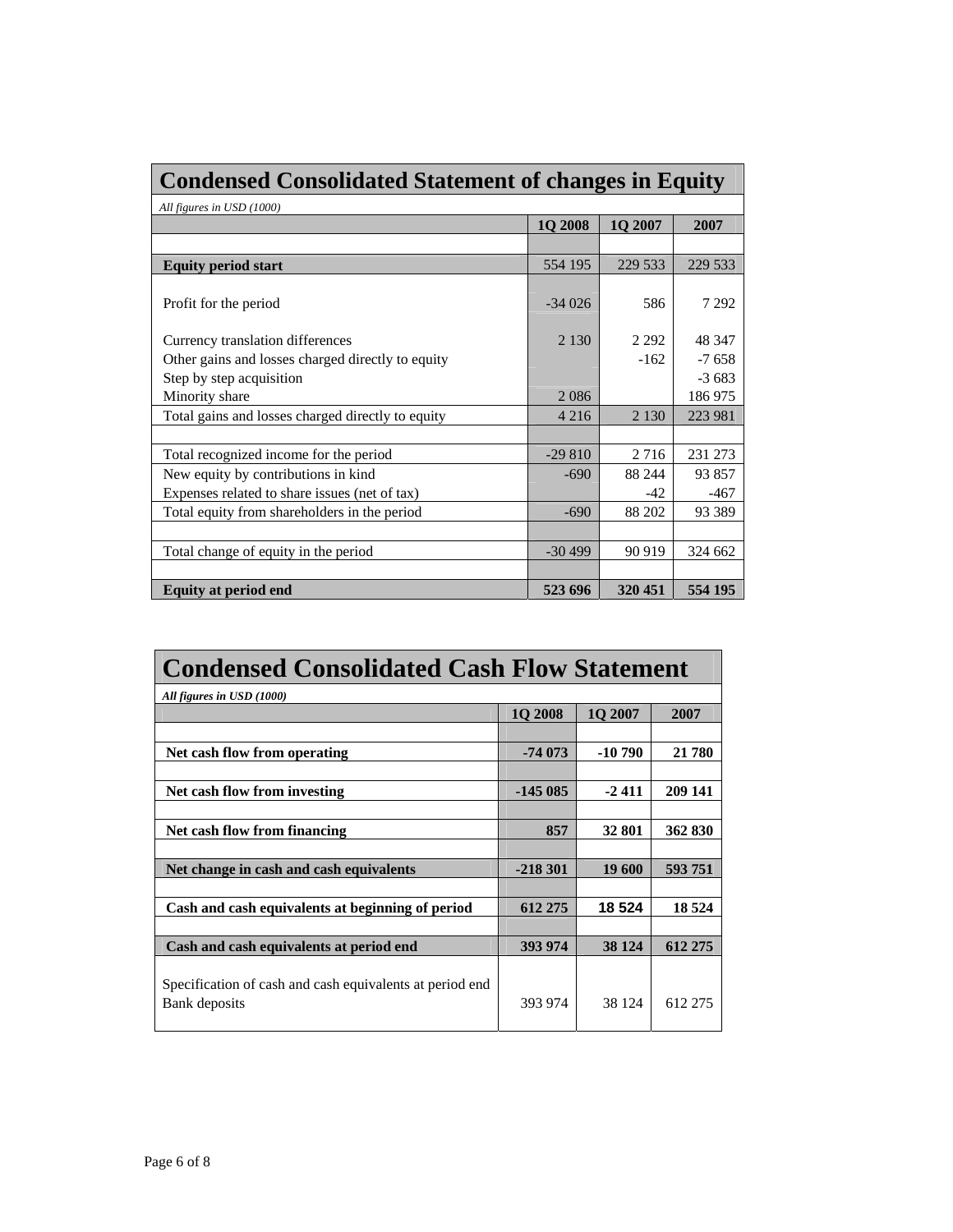## Note 1 Applied accounting principles

This quarterly report is prepared according to the International Financial Reporting Standards (IFRS as adopted by the EU) and the appurtenant standard for quarterly reporting (IAS 34). The quarterly accounts are based on the current IFRS standards and interpretations.

The quarterly report is prepared according to the same principles as the most recent annual financial statements, but does not include all the information and disclosures required in the annual financial statements. Consequently, this report should be read in conjunction with the latest annual report for the Company (2007). Changes in standards and interpretations may result in other figures.

The same accounting principles and methods for calculation which were applied in the latest annual report (2007) have been applied in the preparation of this interim report. The Company's accounting principles are described in detail in the annual report for 2007.

Petrolia Drilling has with effect from Q1 2008 changed presentation currency from NOK to USD. All comparative figures have been converted and presented in USD for information purposes.

The consolidated accounts are based on historical cost, with the exception of items required to be reported at fair value.

### Note 2 Bond loan

Part of Petrolia Drilling's bond loan of MNOK 500 has been redeemed in January 2008.

Due to the sale of the "SS Petrolia" to PetroMena Limited in December 2007, Petrolia Drilling has redeemed 50% of its bond loan at a price of 110 % plus accrued interest in January 2008. The nominal value of the loan per 31.12.2007 was MNOK 500. Consequently, Petrolia Drilling has paid 110 % of MNOK 250, i.e. MNOK 275, plus accrued interest.

### Note 3 Tangible fixed assets

|                                     |           | <b>SS</b> | <b>Rigs under</b> | <b>Other</b> | <b>Land and</b>  |              |
|-------------------------------------|-----------|-----------|-------------------|--------------|------------------|--------------|
| All figures in USD (1000)           | Equipment | Petrolia  | construction      | equipment    | <b>Buildings</b> | <b>Total</b> |
| <b>Balance at 1 Jan 2008</b>        | 105 023   | 28 615    | 733 933           | 48           | 3 1 1 6          | 870 735      |
|                                     |           |           |                   |              |                  |              |
| <b>Acquisition cost:</b>            |           |           |                   |              |                  |              |
| Acquisition cost at 1 Jan 2008      | 127 300   | 90 771    | 733 933           | 48           | 3 1 4 3          | 955 196      |
| Purchased tangibles per 1Q 2008     | 9492      | 859       | 131 790           | 59           |                  | 142 200      |
| Disposals per 1Q 2008               | $-133$    | $\Omega$  | 0                 |              | $\theta$         | $-133$       |
| <b>Acquisition cost at 31 March</b> |           |           |                   |              |                  |              |
| 2008                                | 136 659   | 91 631    | 865723            | 107          | 3 1 4 3          | 1 097 263    |
|                                     |           |           |                   |              |                  |              |
| Depreciation:                       |           |           |                   |              |                  |              |
| Balance at 1 January 2008           | 22 278    | 62 156    | $\Omega$          | $\Omega$     | 27               | 84 461       |
| Depreciation per 1Q 2008            | 6 1 9 7   | 659       | 0                 | 5            | 19               | 6880         |
| <b>Balance at 31 March 2008</b>     | 28 475    | 62 815    | $\mathbf{0}$      | 5            | 46               | 91 340       |
| <b>Translation differences</b>      | 4 3 2 3   |           |                   |              | -4               | 4 3 1 9      |
| Carrying amount:                    |           |           |                   |              |                  |              |
| <b>Balance at 31 March 2008</b>     | 112 507   | 28 8 16   | 865723            | 102          | 3 0 9 3          | 1 010 241    |

The table below outlines the development of tangible fixed assets per  $31<sup>st</sup>$  March 2008: